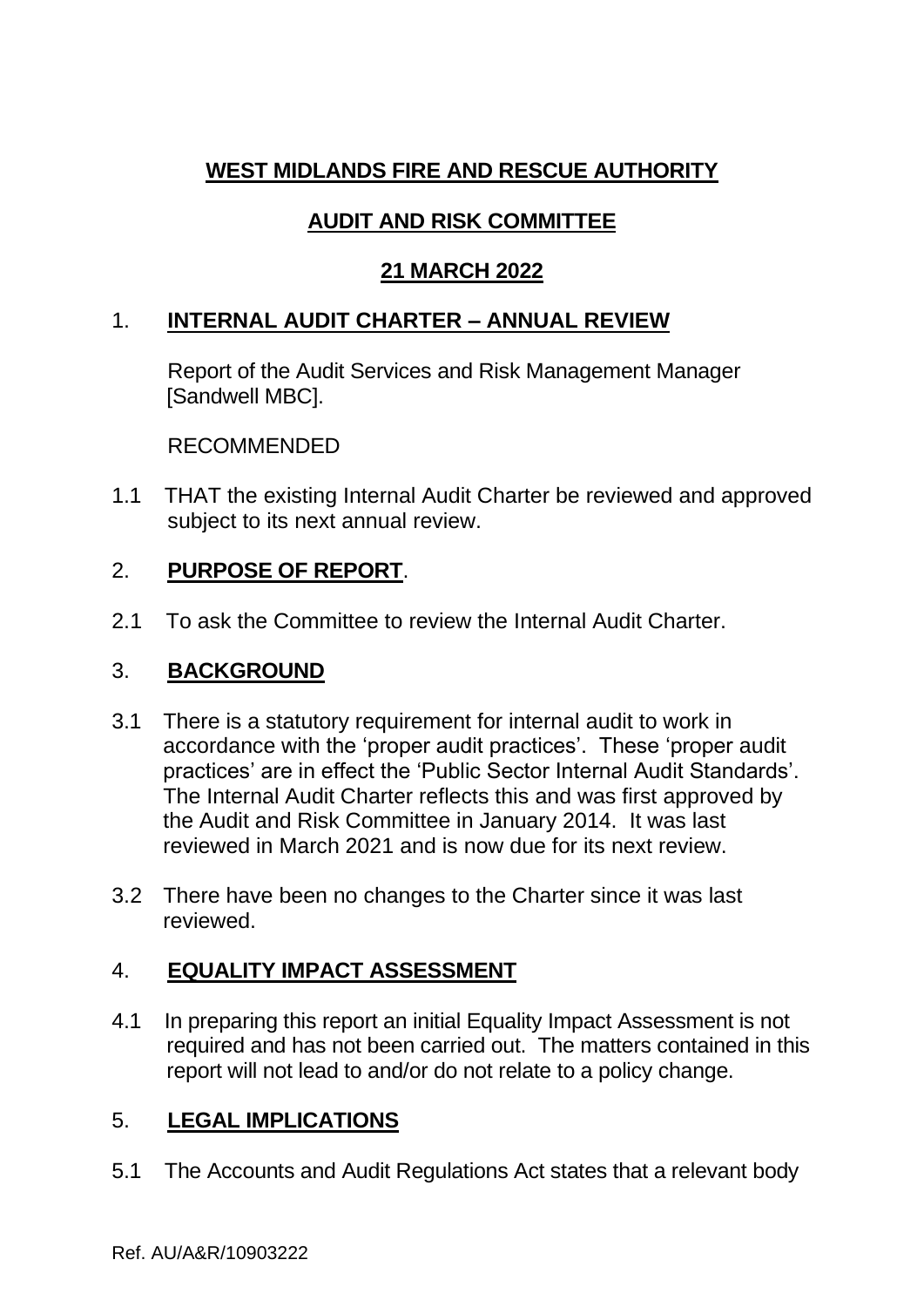must "maintain an adequate and effective system of internal audit of its accounting records and of its system of internal control in accordance with the proper internal audit practices".

#### 6. **FINANCIAL IMPLICATIONS**

6.1 Implementation of the recommendation will be undertaken within existing resources.

# **BACKGROUND PAPERS**

None.

The contact for this report is Mr Peter Farrow, Audit Services and Risk Management Manager.

Peter Farrow Audit Services and Risk Management Manager, Sandwell MBC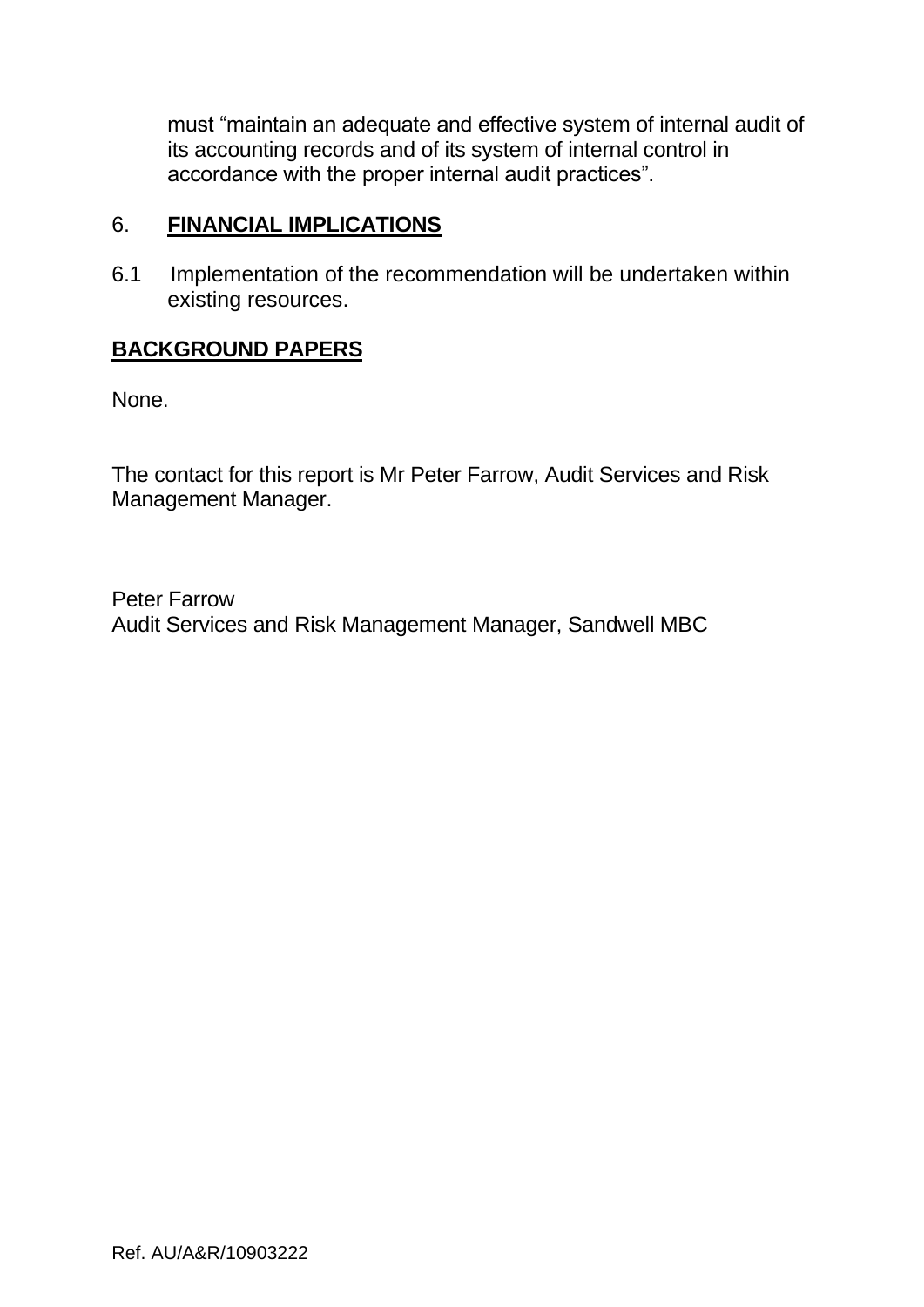**WEST MIDLANDS FIRE SERVICE** 

# **Internal Audit Charter**

### **Definition of internal auditing**

Internal auditing is an independent, objective assurance and consulting activity designed to add value and improve an organisation's operations. It helps an organisation accomplish its objectives by bringing a systematic, disciplined approach to evaluate and improve the effectiveness of risk management, control and governance processes.

#### **Mission of internal audit**

To enhance and protect organisational value by providing risk-based and objective assurance, advice and insight.

#### **Core Principles for the Professional Practice of Internal Auditing**

- Demonstrates integrity.
- Demonstrates competence and due professional care.
- Is objective and free from undue influence (independent).
- Aligns with the strategies, objectives, and risks of the organisation.
- Is appropriately positioned and adequately resourced.
- Demonstrates quality and continuous improvement.
- Communicates effectively.
- Provides risk-based assurance.
- Is insightful, proactive, and future-focused.
- Promotes organisational improvement

#### **Authority and standards**

Internal audit is a statutory service in the context of the Accounts and Audit Regulations

(Amendment)(England) 2015. Section 151 of the Local Government Act 1972 requires local authorities to make arrangements for the proper administration of their financial affairs and appoint a Chief Financial Officer to have responsibility for those arrangements

The Local Government, England and Wales, Accounts and Audit Regulations 2015 states that: *"A relevant authority must undertake an effective internal audit to evaluate the effectiveness of its risk management,* 

.<br>Public Sector Internal<br>Audit Standards

Ref. AU/A&R/10903222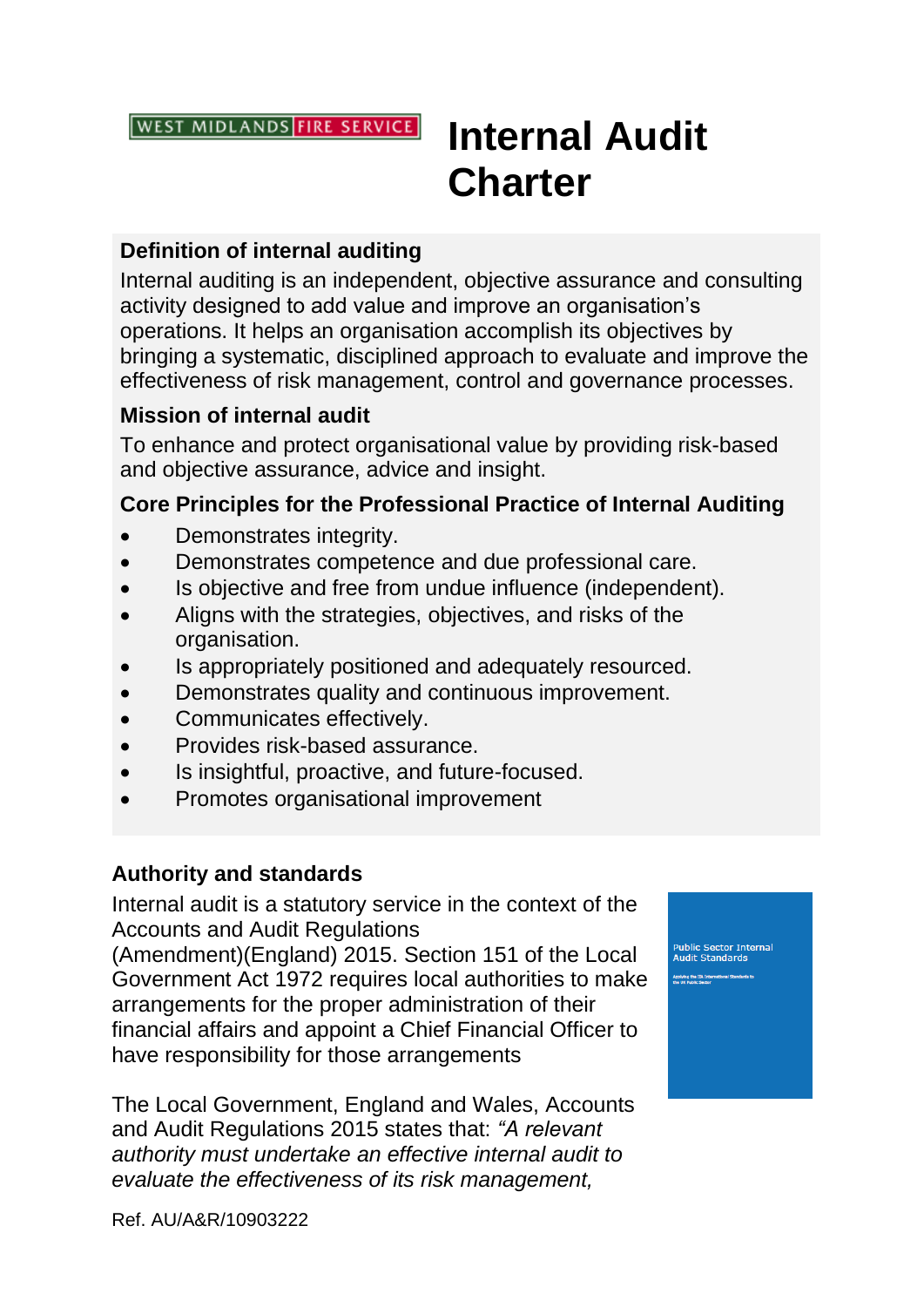*control and governance processes, taking into account public sector internal auditing standards or guidance".*  These Standards have been adopted by the Fire Authority's internal audit section.

Internal audit have the right of access to all records, assets, personnel and premises, including those of partner organisations, and has the authority to obtain such information and explanations as it considers necessary to fulfil its responsibilities.

Throughout the Public Sector Internal Audit Standards, reference is made to the terms 'Chief Audit Executive', 'board' and 'senior management'. For the purposes of this Charter, the 'Chief Audit Executive' is defined as the Audit Services Manager the 'board' as the Audit and Risk Committee and 'senior management' as the senior managers within the Fire Authority.

# **Scope and objectives of internal audit activities**

The scope of work of internal audit is to determine whether the Fire Authority's risk management, control, and governance processes are adequate and effective in order to ensure that:

- Key risks are identified and managed;
- Key financial, managerial, and operating information is accurate, reliable, and timely;
- Employees' actions are in compliance with policies, standards, procedures, and applicable laws and regulations;
- Resources are acquired economically, used efficiently, and adequately protected;
- Programs, plans, and objectives are achieved;
- Quality and continuous improvement are fostered in the Fire Authority's control process; and
- Key legislative and regulatory issues impacting the Fire Authority are identified and addressed appropriately.

Internal audit's remit extends to the entire control environment of the Fire Authority and not just financial controls.

Where other internal or external assurance providers may have undertaken relevant assurance and audit work, internal audit will seek to rely on the work of these other assurance providers where professional standards would make it appropriate to do so.

#### **Responsibilities**

Internal audit has a responsibility to: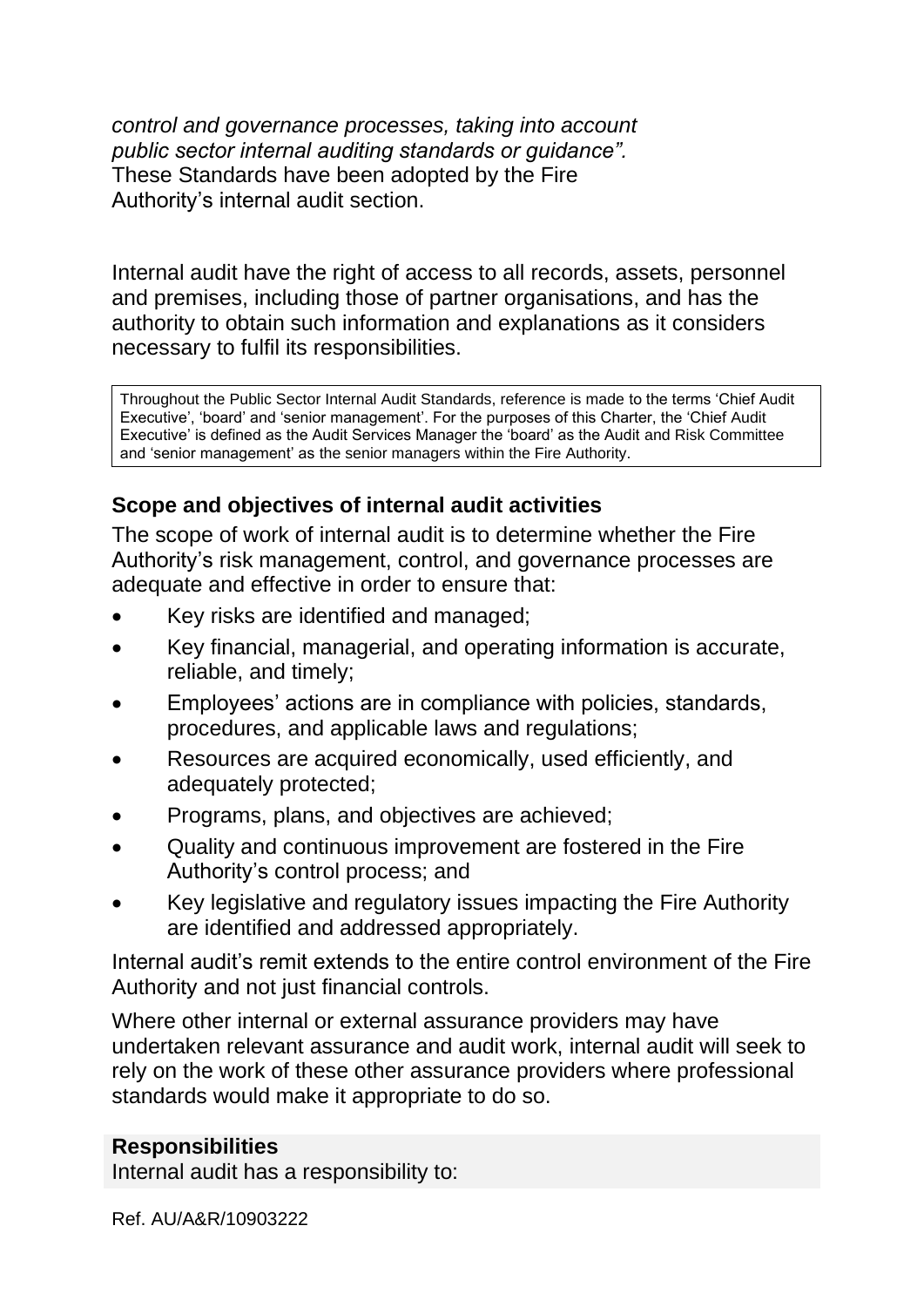- Provide a cost effective and value added full internal audit service;
- Develop a flexible annual audit plan using a risk-based methodology;
- Implement the annual audit plan:
- Track status of outstanding management actions;
- Provide regular updates on the work of internal audit to the Audit and Risk Committee and where appropriate, senior officers;
- Assist, as needed, in the investigation of significant suspected fraudulent activities within the organisation; and
- Work with the External Auditor (currently Grant Thornton) and other review bodies to share assurance and minimise duplication.

#### **Organisational independence**

Internal audit is involved in the determination of its priorities in consultation with those charged with governance. The Audit Services Manager has direct access and freedom to report in his own name to all officers and Members and particularly to those charged with governance. If required the Audit Services Manager may request to meet privately with the Audit and Risk Committee.

Internal audit will remain sufficiently independent of the activities that it audits to enable auditors to perform their duties in a manner which facilitates impartial and effective professional judgements and recommendations.

Objectivity is presumed to be impaired when individual auditors review any activity in which they have previously had operational responsibility. If individual auditors are extensively consulted during system, policy or procedure development, and independence could be seen as being compromised, or if they have had previous operational roles, they will be precluded from reviewing and making comments during routine or future audits, for the remainder of that financial year and for the following financial year after their involvement.

#### **Accountability, reporting lines and relationships**

The Audit Services Manager reports on an administrative basis to the Strategic Enabler - Finance and Resources, and reports functionally to the Audit and Risk Committee, and other senior management. The Audit Services Manager also, where appropriate, works closely with the Monitoring Officer. An Annual report will also be produced and presented to the Audit and Risk Committee which will include an 'opinion' from the Audit Services Manager on the adequacy and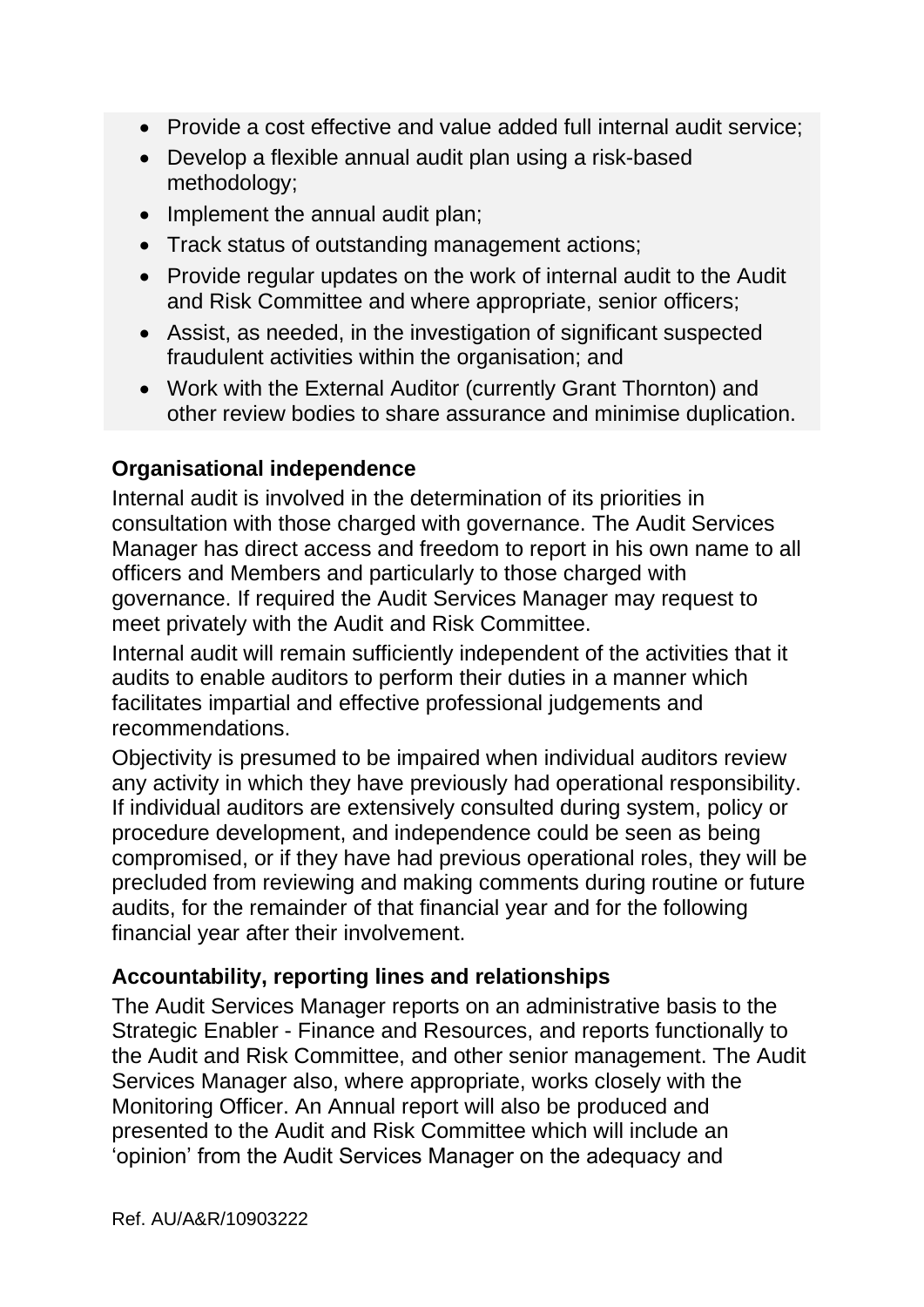effectiveness of internal control, risk management and governance within the Fire Authority.

A written report will be prepared by internal audit for every internal audit review. The report will be subject to an internal quality review before being issued to the responsible officer and, where appropriate, will include an 'opinion' on the adequacy of controls in the area that has been audited. The responsible officer will be asked to respond to the report in writing. The written response must show what actions have been taken or are planned in relation to each recommendation. Accountability for the response to the advice and recommendation of internal audit lies with management, who either accept and implement the advice or formally reject it.

The full role and responsibilities of the Audit and Risk Committee are detailed in their terms of reference, which are based on the model provided by CIPFA in their "Audit Committees – Practical Guidance for Local Authorities".

#### **Internal audit resourcing**

Internal audit must be appropriately staffed in terms of numbers, grades, qualification levels and experience. Internal auditors need to be properly trained to fulfill their responsibilities and should maintain their professional competence.

The Strategic Enabler - Finance and Resources is responsible for the appointment of the Audit Service, which then provides the Audit Services Manager, who must be suitably qualified and experienced. The Audit Services Manager is responsible for appointing all of the other staff to internal audit and will ensure that appointments are made in order to achieve the appropriate mix of qualifications, experience and audit skills.

The Audit Services Manager is responsible for ensuring that the resources of internal audit are sufficient to meet its responsibilities and achieve its objectives. If a situation arose whereby it was concluded that resources were insufficient, this must be formally reported to the Strategic Enabler - Finance and Resources, and if the position is not resolved, to the Audit and Risk Committee.